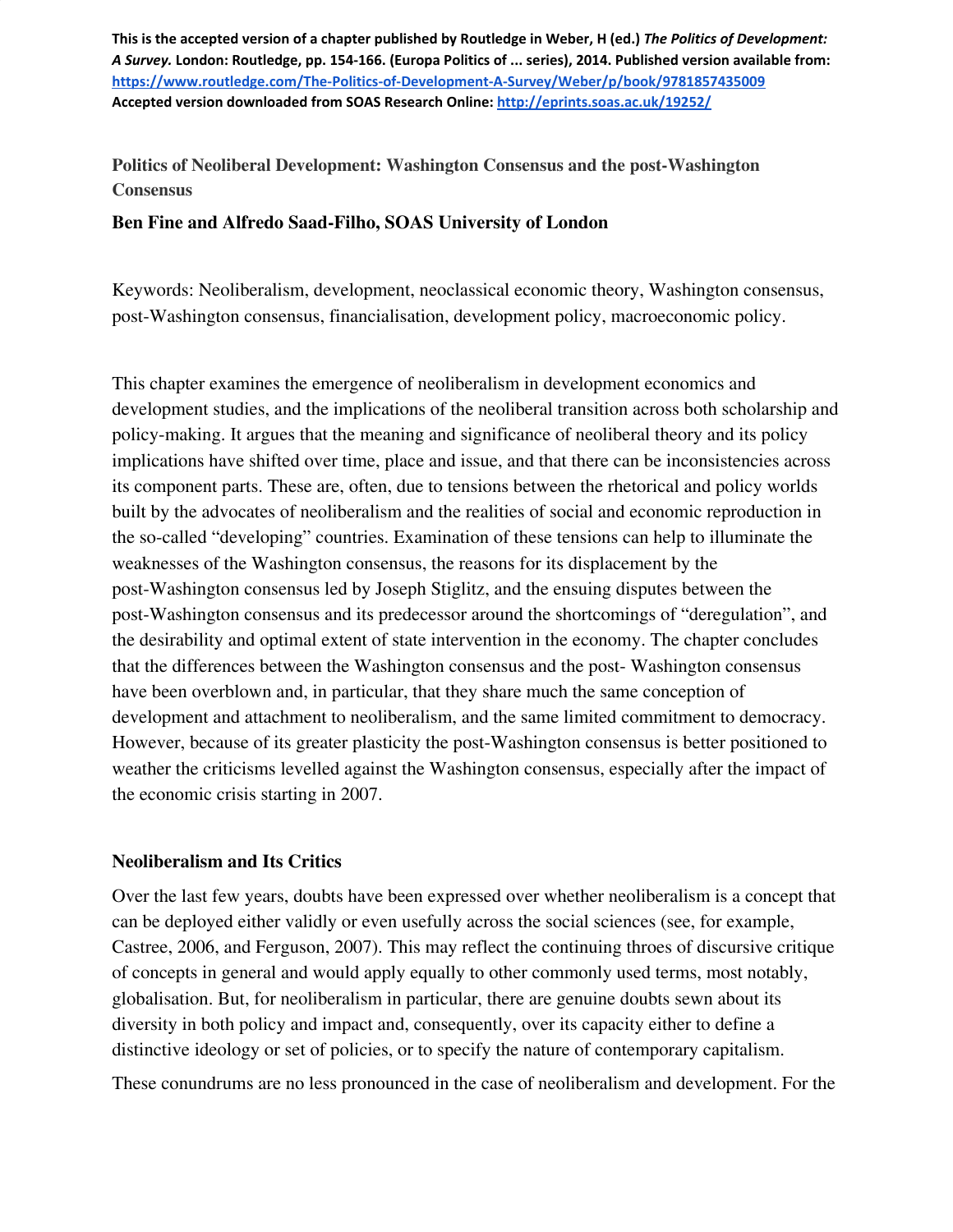sake of convenience, and as is common across both scholarship and popular discourse, neoliberalism in this context is heavily associated with the Washington consensus (WC) and the practices of the World Bank, the IMF and other international organisations, including the WTO, the European Commission and the European Central Bank. But, in the last years of the millennium, the WC gave birth, if not way, to the so-called post-Washington consensus (PWC; see Fine et al, 2001). The PWC has emphasised that markets (and institutions) work imperfectly and so provides the rationale for state intervention. For some, this shift from WC to PWC represents a distinct break between the two, at least to the extent that the PWC is implemented in practice. This is certainly how proponents of the PWC see matters (for example, Stiglitz, 1998), as they associate neoliberalism narrowly with the WC and the dogmatic belief in the virtues of the free market by way of their own critical point of departure. For others, though, the PWC is essentially the WC (and the continuation of neoliberalism itself) by other means. Adding to the confusion is the stance of John Williamson, who first coined the phrase, WC, in the late 1980s. He both disassociates it from neoliberalism as such and considers that differences between the WC and PWC are minor and exaggerated for polemical purposes by proponents of the PWC relative to core principles that it shares in common with the WC around the virtues of 'sound' macroeconomic policy (that is, restrictive fiscal and monetary policy, 'flexible' labour markets, 'free' trade and capital flows, privatisations, the absence of government intervention on prices, and so on), and maximal, though not exclusive, reliance upon (global) market forces (see below, and Marangos, 2007, 2008, and Williamson, 2007).

This chapter argues that neoliberalism is a valid and useful concept, both in general and in the context of development, but it has to be reconstructed carefully across three dimensions (see Fine, 2009a). The first is conceptual. Neoliberal thought incorporates a complex construct of rhetorical (ideological), intellectual (scholarly) and policy elements. There is a shifting combination of these across time, place and issue, and the notion of neoliberalism is not always deployed consistently in distinct contexts or over time. There is also a tension across these elements and the material reality that they purport to represent and project: a virtual world made up of more or less thwarted market forces, and one which should be remade as far as possible to conform to the image conjured by neoclassical economic theory (Carrier and Miller, 1998).

There can be inconsistencies within each of these elements. The scholarly justification for the virtues of the market has been supported both by the neo-Austrianism closely associated with Friedrich von Hayek and the general equilibrium theory of mainstream economics, which is based on neoclassical orthodoxy and is absolutely intolerant of alternatives (see Denis, 2004, 2006, and Mirowski, 2007). But these are at odds with one another, with the former emphasising the inventive and transformative subjectivity of the individual and the spontaneous emergence of an increasingly efficient order through market processes, whereas the other is preoccupied with the efficiency properties of a static equilibrium achieved entirely in the logical domain, on the basis of unchanging individuals, resources and technologies. Despite their claims to the contrary,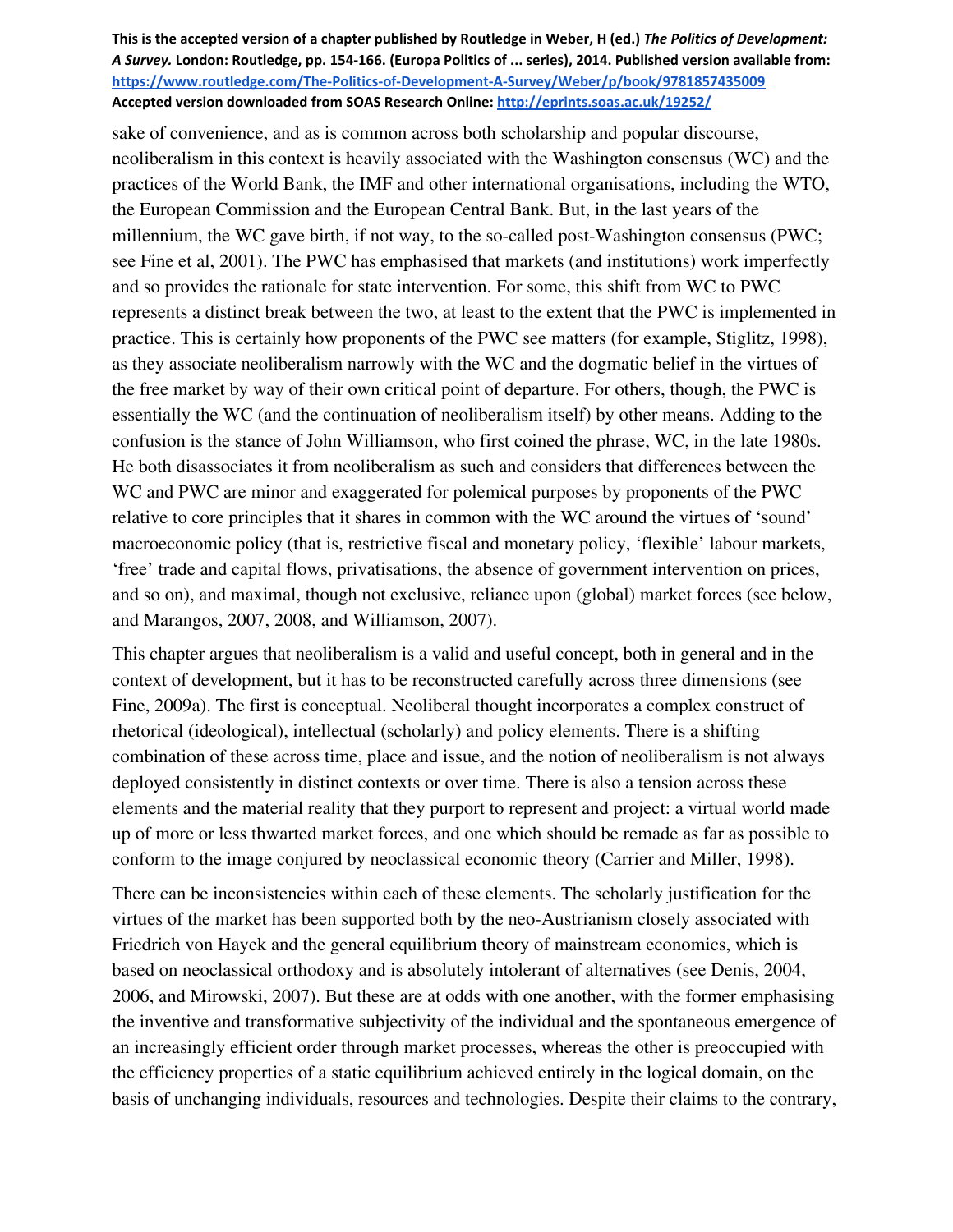neither captures the political economy and moral philosophy that underpins the invisible hand associated with Adam Smith (see Milonakis and Fine, 2009).

Moreover, in the rhetorical and policy worlds, even the most ardent supporter of freedom of the individual in general, and through the market in particular, concedes that those freedoms can only be guaranteed through state provision of, and coercion for, a core set of functions and institutions, ranging over fiscal and monetary policy to law and order and property rights, through to military intervention to secure the "market economy" when this becomes necessary. In practice, then, neoliberalism is often heavily associated with authoritarianism, while its attachment to classical liberalism and political democracy is hedged and heavily conditional in practice (see below, and Chile serves as a classic illustration in view of its dependence after the overthrow of Allende on the monetarist Chicago boys – as it were, we have ways of making markets to be free!; see, for example Barber, 1995, Bresnahan, 2003, and Saad-Filho, 2007). The foregoing begins to explain why the term neoliberalism should prove especially elusive across rhetoric, scholarship, policy and realism. As such, it is possibly no harder to pin down than such concepts as globalisation or social capital but, as for these as well as other examples pervasive across the social sciences, this requires that it be critically reconstructed and assessed.

In this respect, the second key dimension for the reconstruction of neoliberalism concerns what is distinctive about it over and above its rhetorical emphasis on the freedom of both market and individuals. This is to be found in the distinguishing characteristic of capitalism over the last forty years or so, which has set it apart from what has gone before, and increasingly so over time. This is the role of finance in general and of financialisation in particular (Fine, 2008). These processes include not only the extraordinary proliferation and expansion of financial markets and instruments as such, both within and between countries, but also the penetration of financial processes and imperatives into ever more aspects of economic and social reproduction. The result has been, both directly and indirectly, precisely the economic phenomena that are commonly associated with neoliberalism, and which go far beyond the traditional contrast, within macroeconomics, between monetarism and Keynesianism, or between the new orthodoxy in development economics of relying upon the market as opposed to the old developmentalism based upon modernisation, welfarism and industrialisation. Typically, there has been deregulation of the financial sector itself, accompanied by commercialisation, commodification, privatisation, imposition of user charges, liberalisation of the capital account of the balance of payments, and so on. These were component parts of state strategies to transfer capacity to allocate resources intertemporally (the balance between investment and consumption), intersectorally (the composition of output and employment) and internationally towards an increasingly globally integrated financial sector. This is not simply to reduce such systemic developments to the power or imperatives of finance, but to recognise how the promotion of markets in general has underpinned the promotion of financial markets in particular as a key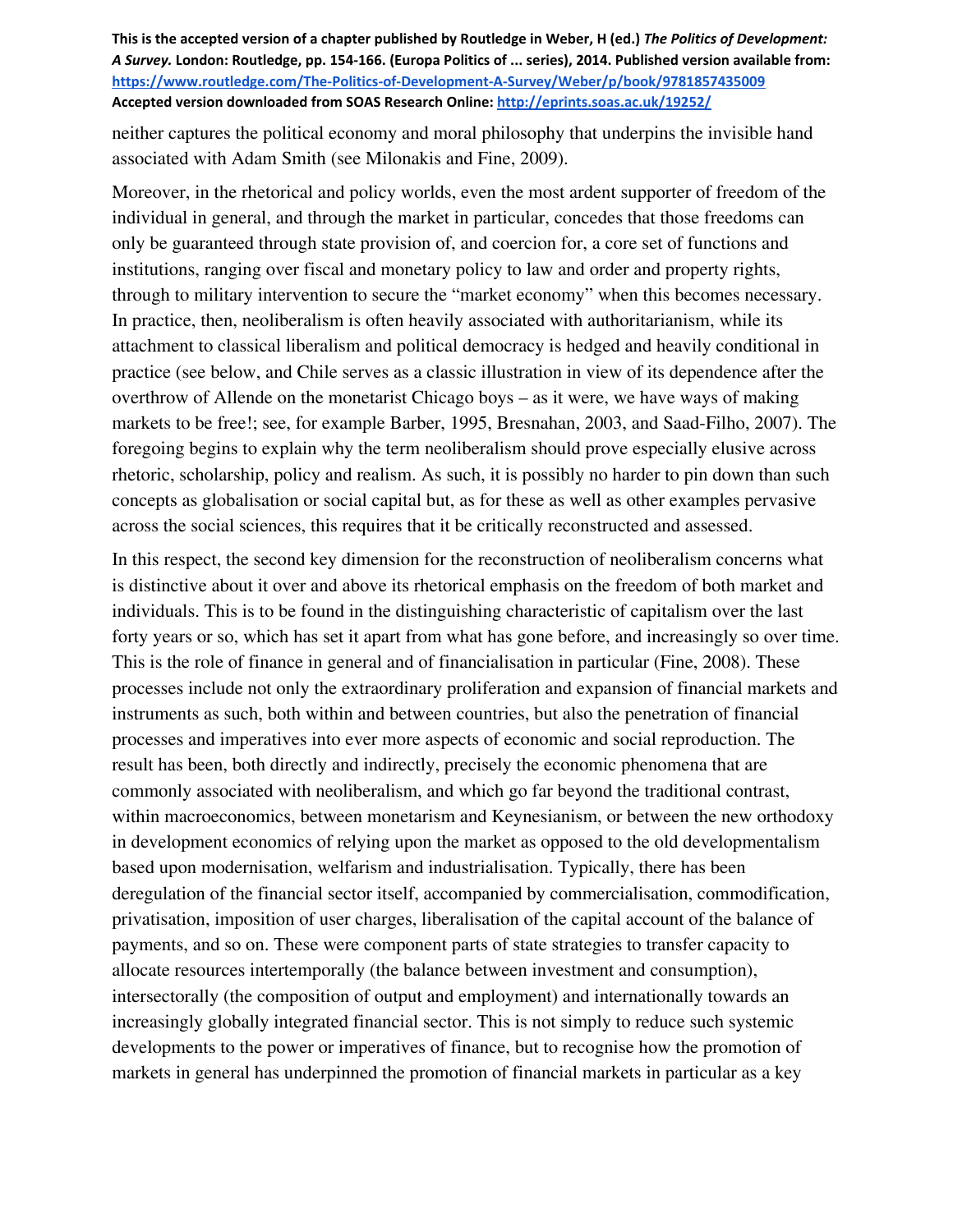feature of neoliberalism.

Third, apart from reconstructing neoliberalism across its multiple dimensions and highlighting its inextricable connections with financialisation, there is a significant distinction between two phases of neoliberalism. The earlier might be dubbed the transition or shock phase. In the wake of Reaganism/Thatcherism, states intervened heavily and forcefully to promote the globalised expansion of capital in general and of finance in particular, through contractionary fiscal and monetary policies, privatisation, deregulation, social security cutbacks, the introduction of stiffer rules constraining social protests, and so on. These policies have represented a severe assault on the poor and progressive values, but they also represented a redefinition rather than a withdrawal of the state in which, either by accident or design, the weight and influence of finance in national and international economies have grown by leaps and bounds (see Gowan, 1999, Panitch and Konings, 2009, and Saad-Filho and Johnston, 2005).

By contrast, the later phase of neoliberalism, leading to the financial crisis starting in 2007, was more muted and comprised two aspects. On the one hand, it accommodated the reactions against the extreme inequity and iniquity of outcomes across economic and social provision which were enforced in the transition phase. On the other hand, and of greater weight, is the use of the state to sustain the newly established framework for capital accumulation, especially the prominence of finance, with its most regressive consequences being targeted for regulation or amelioration at the margin. This arrangement was stress-tested most dramatically in the recent financial crisis, when developed countries rapidly committed unprecedented resources to sustaining their collapsing financial systems. Such heavy state intervention was unmistakably neoliberal in substance, not least being introduced by erstwhile President Bush and Prime Minister Gordon Brown in order to shore up failing banks and insurance companies, including the formal nationalisation of key institutions and the absorption of failing banks by their healthier competitors. Despite these occasionally audacious initiatives, no significant structural change has taken place in Western financial systems in the aftermath of the crisis.

## **Neoliberalism and Development**

Against this background, our focus can shift to neoliberalism and development more generally. Attention to this can be placed upon the shift between the WC and the PWC. But, before doing so, reference should be made to what might be termed the pre-WC. This is most closely associated with Robert McNamara's Presidency at the World Bank (1968-81). At the level of rhetoric, this period is attached to anti-communism in a context where the Soviet model offered an alternative to the "developing" countries in the wake of widespread decolonisation and intense left activity in most countries, including armed mass movements in three continents. The notion of development within this orthodoxy was linked to modernisation, and underpinned by Keynesianism and a rudimentary version of welfarism. Methodologically, development economics was both highly inductive and historical in content, grasping the idea that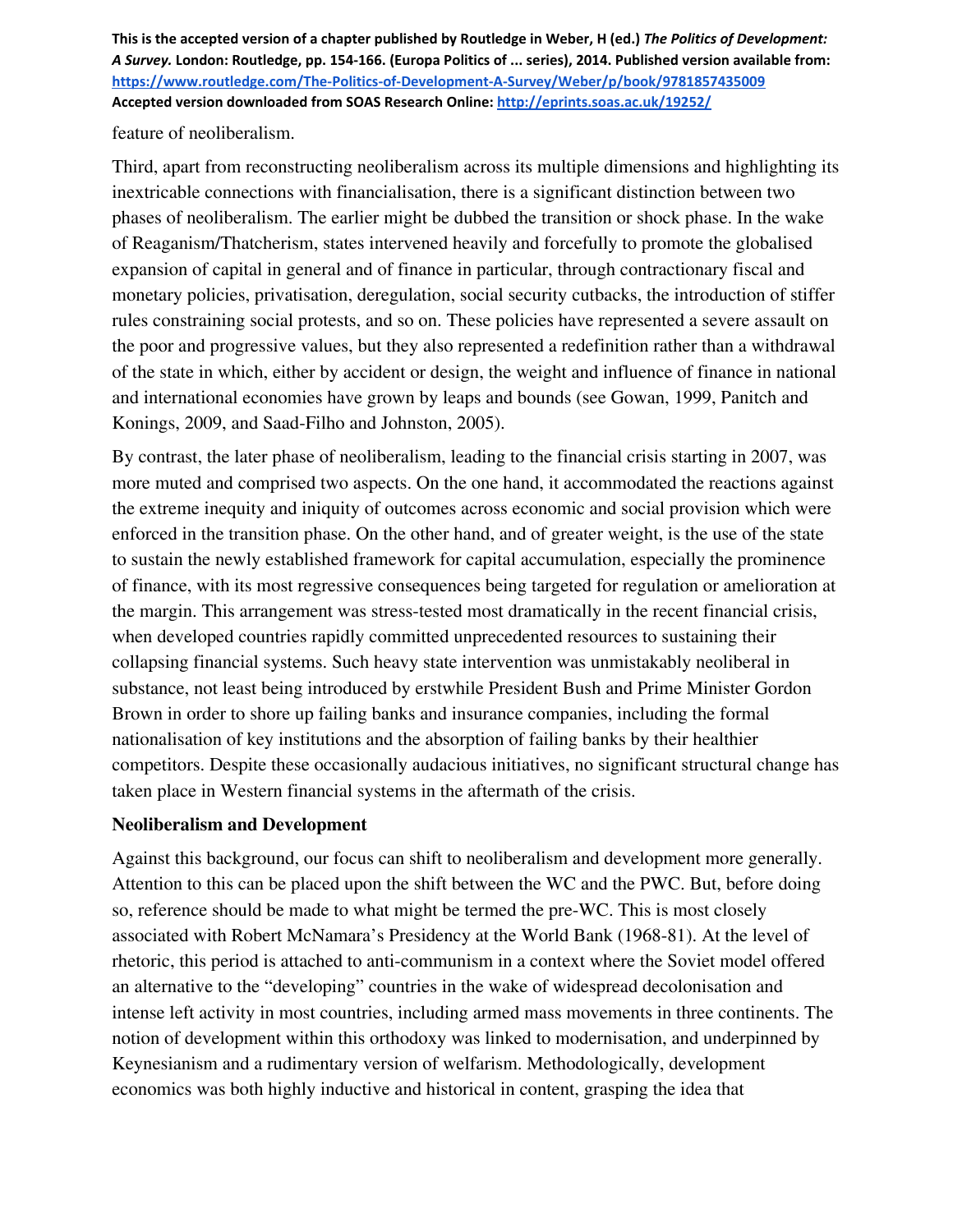development involved a transition through modernisation to the ideal-type of advanced capitalism, most notably represented by the five stages of economic growth popularised by Rostow (1960) in his appropriately entitled The Stages of Economic Growth: A Non-Communist Manifesto.

By the same token, policy was perceived to involve significant state intervention and the provision of social and economic infrastructure for industrialisation, including public ownership of key industries if necessary. These developmental policies and perspectives were posited without reference to the Cold War, the brazen allocation of aid and development finance according to Western policy imperatives and commercial interests, the systemically biased workings of the global economy and the constraints that this imposed on the development strategies of the poor countries. Of course, the pre-WC was also heavily contested. Indicative was the strength of radical alternatives in scholarship, against an orthodoxy that now seems disconcertingly progressive by comparison to that of today. This confrontation was especially prominent in the various forms of dependency theory, which promoted the view that development and underdevelopment constitute two sides of the same coin (see Cardoso and Faletto, 1979, Kay, 1989, ch.5, Palma, 1981 and Saad-Filho, 2005).

The WC emerged in the late 1970s and early 1980s as a dramatic right-wing reaction against the perceived weaknesses of the pre-WC developmentalist consensus. Rhetorically, the WC involved a heavy attachment to a universalist neoliberal ideology, with absolute commitment to the free market and the presumption of the state as a source of both inefficiency and corruption, not least through rent-seeking. At the level of scholarship, the WC suppressed the old development economics as a separate and respected field within the discipline, even denying the scope for its existence, and imposed, instead, a rigid adherence to the deductive and formal methods of mainstream, neoclassical economics which, supposedly, only needed to be applied to specific fields, among them economic development. This process provides a striking example of "economics imperialism" in the form of the so-called new development economics in which not only the economy itself but also social aspects of development shouldbe seen as reducible to the principles of the dismal science of pursuit of self-interest (see Fine and Milonakis, 2009, Jomo and Fine, 2006, and Fine 2009b).

While the WC claimed to be leaving as much as possible to the market, the previous section has shown that this is better seen as rebuilding the state to intervene on a discretionary basis systematically to promote the expansion of a globalising and heavily financialised capitalism. In effect, the WC comprised three elements: the hegemony of mainstream economics within development theory; the predominance of the World Bank in setting the agenda for the study of development, with the Bank and the IMF imposing the standards of orthodoxy within development economics itself; and the redefinition of development from systemic transformation to a set of policies to achieve development, with limited specification of what this would be.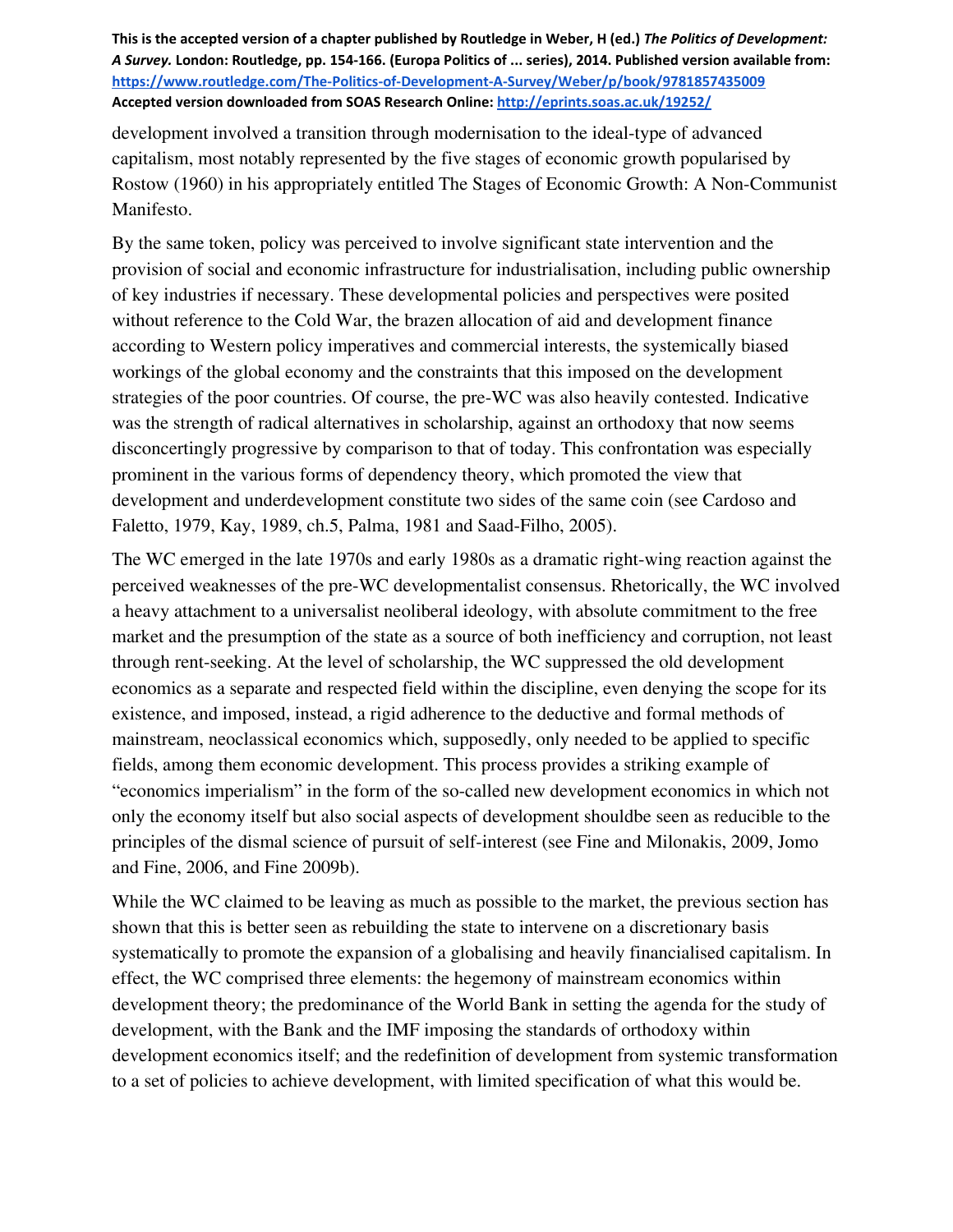Strikingly, the WC discarded the previous consensus around (domestically financed) capital accumulation as the key to development and, instead, focused almost exclusively on the need for "appropriate" incentives and the "correct" economic policies, especially fiscal restraint, privatisation, the abolition of subsidies and government intervention on the prices of goods and services, flexibilisation of the labour market, trade liberalisation, export-led growth and an open capital account of the balance of payments.

Not surprisingly, the WC did not go unchallenged both from within economics and from development studies. But each of these has also experienced a sharp decline in political economy approaches since the early 1980s, under the sustained assault of mainstream economics and right-wing ideology and politics that had become wedded to neoliberalism and wholly intolerant of alternatives. Despite these profound difficulties, by the late 1980s there was considerable momentum behind the critique of the WC both within academia and in the emerging social movements, with two complementary approaches to the fore.

The first of these was inspired by the notion of the developmental state (see Fine, 2006, for an overview). With particular emphasis upon industrial policy, the notion of a developmental state was perceived to apply to the successful industrialisations in the East Asian newly industrialising countries (NICs), with Japan as the classic precursor, followed by the four 'tigers' (South Korea, Taiwan, Singapore and Hong Kong) in the 1960s and 1970s. These were followed, in turn, by Malaysia, Thailand, Indonesia, China and Vietnam. In all these cases, it was found that the state had violated the main tenets of the WC, not least through protectionism, directed finance, and other major departures from the free market. The second criticism of the WC focused upon adjustment with a human face. Irrespective of the questionable merits of the WC in bringing stability and growth, the adverse impact of WC policies on those in, or on the borders of, poverty was highlighted. The WC stood accused of being at least oblivious to the issue of who bore the burden of adjustment and stabilisation. It was also criticised for tolerating, and even promoting, rising inequality as a way of reducing the fiscal burden on the state and of enhancing the scope for introduction of market incentives in everything from health and education to agriculture and to the workings of urban labour markets (see Chang, 2003 and Chang and Grabel, 2004).

The mounting opposition to the WC on these fronts dovetailed with the growing evidence of the 1980s as a "lost decade" for development across the portfolio of policies and countries that were subject to adjustment through conditionalities imposed by the World Bank and the IMF. As a result, the World Bank in particular sought to defend itself through questionable appeals to the empirical evidence, selective reference to the occasional if invariably temporary (and always carefully promoted) star performers, and the argument that the problem was not with the policies but with lack of their implementation (opening the way to subsequent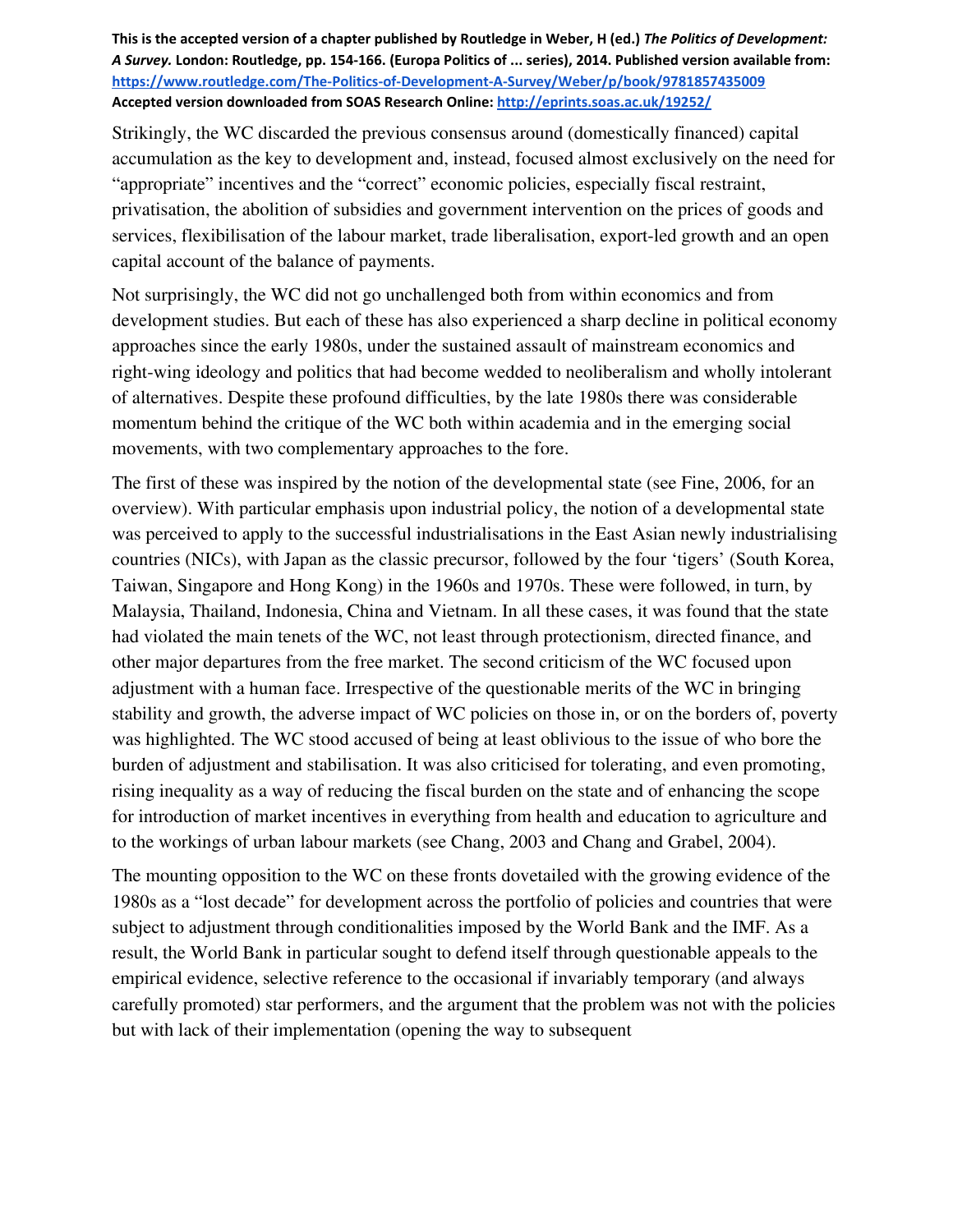discourses around corruption, good governance, and the like). This effort culminated in the publication of a major report on the East Asian NICs (World Bank, 1993), arguing that government intervention had been extensive but had only succeeded because it had been along the lines of what the market would have done had it been working perfectly – and, in any case, the East Asian experience was not replicable in other countries.

These attempts to defend the WC soon proved to be futile, and the PWC was launched from within the World Bank in the second half of the 1990s. In terms of scholarship, both in intrinsic quality and external recognition, the PWC has been far more powerful than its predecessor, with its pioneer, Joseph Stiglitz, receiving the Nobel Prize for economics in 2001 having just been removed from his position as Chief Economist at the World Bank for reasons that will become apparent below. Substantively, the intellectual thrust of the PWC has been to emphasise the significance of market and institutional imperfections, as opposed to the virtues of the (perfect) market promoted by the WC. Consequently, the PWC rejects the WC for its antipathy to state intervention, and it also questions the conventional macroeconomic stabilisation policies for their severely adverse short- and long-term impacts. Policy-wise, the rhetoric of the PWC was comparatively state-friendly but in a limited and piecemeal way, with intervention only justified on a case-by-case basis, should it be demonstrable that narrow economic benefits would most likely accrue. Despite its obvious limitations, the PWC provided a rationale for discretionary intervention across a much wider range of economic and social policy than the WC. However, it remained fundamentally pro-market, favouring a poorly examined deepening of the process of "globalisation" but, presumably, with a human face and guiding hand.

Rhetorically, the PWC tended to exaggerate the contrast with the traditional WC concerns (van Waeyenberge, 2007), allowing Stiglitz stridently to protest policies imposed by the IMF on Russia and South Korea, in particular, which triggered his enforced departure from office at the World Bank. Significantly, like the WC, the PWC also has no notion of development beyond growth and efficiency, as opposed to an exaggerated emphasis on the means of achieving it. The PWC focuses on the correction of market and institutional imperfections on a piecemeal basis, rather than simply relying upon the market as for the WC, but also presuming that the "correct" institutional and policy framework is sufficient to secure long- term economic success, understood as a higher growth rate. Further, policy in practice under the PWC has, if anything and despite flagship Poverty Reduction Strategy Papers, promoted by the World Bank and the IMF as part of their external debt relief initiative, tightened on the traditional measures associated with the WC conditionalities in the application of criteria for assessing eligibility for aid or debt forgiveness (van Waeyenberge, 2007). The one exception, apparently, is in liberalising the controls on international capital flows, but this is explained by the extent to which this had already been achieved, and is no longer necessary as an imposed policy.

The emergence of the PWC is best seen as deriving from economic orthodoxy or, at least, from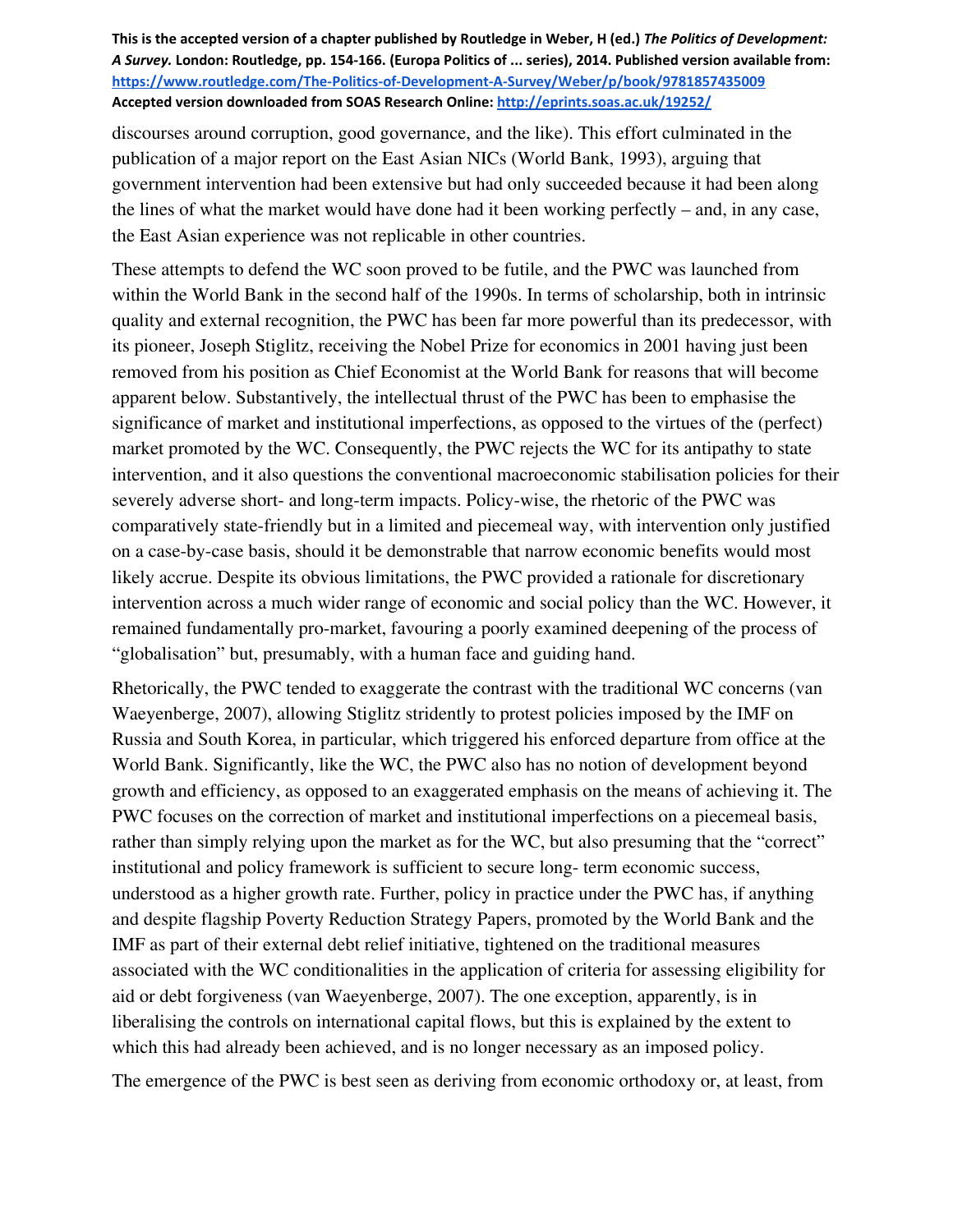trends within it. The market imperfection economics on which it is based, especially the appeal to the notion that individual agents are imperfectly coordinated by the market alone, did not evolve in the context of development, but was applied to it after the event, at an opportune moment. This was as replacement for the discredited WC view that had pioneered the new in place of the old development economics in the context of the rise of neoliberalism, monetarism and supply-side economics, and which also emerged without a thought for development, as was shown above. Further, the PWC itself is indicative of a more general and aggressive phase of economic imperialism, in which the economic and the social are perceived to be reducible to market imperfections and the institutional responses to them (Fine 2009b). Everything from corruption through to civil war and aid-effectiveness is to be explained by reference to imperfectly coordinated pursuit of self-interest, defined by reference either to narrow economic motives or to arbitrary addition of other motives and factors (such as degree of linguistic diversity, tropical climate, and so on).

Thus, despite what appears to be a radical shift from the WC to the PWC, upon closer analysis the PWC only represents a limited break from it. This can be highlighted in two ways. First, despite its rejection in principle of the neoliberal free market ideology and one- model-fits-all WC policies, the PWC remains wholly committed to mainstream economics. This is strikingly brought out by one of the leading proponents of the new (market imperfections) development economics. In his book, appropriately entitled One Economics, Many Recipes, Dani Rodrik (2007, p.3) pronounces:

This book is strictly grounded in neoclassical economic analysis. At the core of neoclassical economics lies the following methodological predisposition: social phenomena can best be understood by considering them to be an aggregation of purposeful behaviour by individuals – in their roles as consumer, producer, investor, politician, and so on – interacting with each other and acting under the constraints that their environment imposes. This I find to be not just a powerful discipline for organizing our thoughts on economic affairs, but the only sensible way of thinking about them. If I often depart from the consensus that "mainstream" economists have reached in matters of development policy, this has less to do with different modes of analysis than with different readings of the evidence and with different evaluations of the "political economy" of developing nations ... [T]he tendency of many economists to offer advice based on simple rules of thumb regardless of context (privatize this, liberalize that), is a derogation rather than a proper application of neoclassical economic principles.

Second, although the developmental state literature played a major role in discrediting the WC since the 1980s, the PWC has proceeded as if this concept, and its more systemic approach to development, does not exist. In part, this reflects the peculiar relationship between mainstream (WC or PWC) development economics and development studies. The latter has always been at least multidisciplinary if not interdisciplinary, was borne out of support for decolonisation and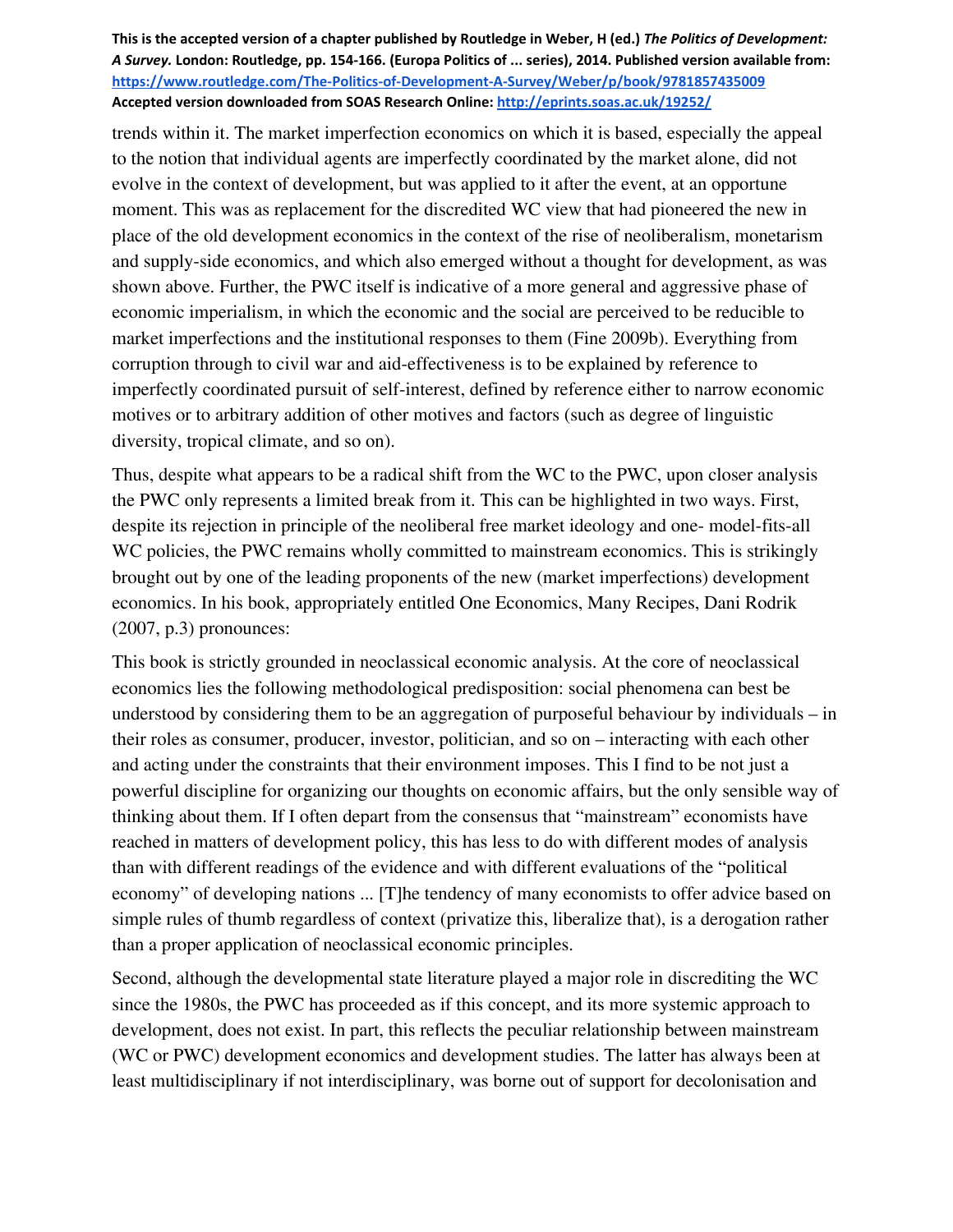antipathy to modernisation as a unifying framework for addressing (under)development. Significantly, the discipline was housed in newly formed dedicated departments in the UK and several Western European countries, but in non- economics disciplinary departments in the United States. While these arrangements have allowed its radicalism to persist, it was gradually outflanked as well as encroached upon by the rise of the new development economics within and around economics departments, and the increasing influence of the Washington institutions over the entire development agenda since the early 1980s (Fine, 2009b).

### **Neoliberalism, Politics and Development**

Such considerations are crucial in broaching the politics of the WC and its critics. The IMF and, later, the WC, were notoriously equivocal in their commitment to political democracy. Their casual attachment to political liberalism was driven by an overwhelming commitment to the geopolitical interests of the United States and, later, to the shock therapy associated with the first stage of the neoliberal reforms. If these reforms could be imposed only by an undemocratic state, as was the case in Chile and elsewhere (see above), the Washington institutions would turn a blind eye to human rights and other abuses.

However, as the 1980s progressed the simultaneous spread of democracy and neoliberalism demonstrated that political openness was not inimical to economic "responsibility". Further evidence supported an even stronger case for democracy within neoliberalism. Mainstream academics and the Washington institutions gradually realised that democratic regimes can more reliably deliver the jurisdictional certainty required for the smooth functioning of the (financial) markets than most dictatorships. This is largely because of the constitutional attachment of the democratic regimes to due process and the rule of law (see, for example, Gill, 2002). When neoliberalism achieved worldwide hegemony, after the fall of the Berlin Wall and the implosion of the international left, and in the light of the controlled transitions to democracy in Latin America and South Africa, the dangers of "rogue" (undependable) dictatorships trumped the Western fears of political openness in the South. These fears were, traditionally, grounded on the supposed propensity of democratic regimes in poor countries to accommodate populist electoral majorities and their inability to contain leftist agitation. These concerns remained in the background, but they were tempered by the realisation that, once the neoliberal reforms had been introduced, it would be harder to reverse them in a democracy to the extent that the logic of financial and financialised policy discipline imposed its apparently sacrosanct logic upon the constitutional process and the institutional fabric of the country (see below). The crisis starting in 2007 has exploded the associated myth of TINA (there is no alternative) not least as, in the midst of economic crisis, developed countries with the USA in the lead, have dedicated vast resources to shore up a dysfunctional financial system having previously denied such resources and corresponding interventionist policies to their own populations and to developing countries for health, education, welfare and aid in far more favourable circumstances. In fact, Oxfam has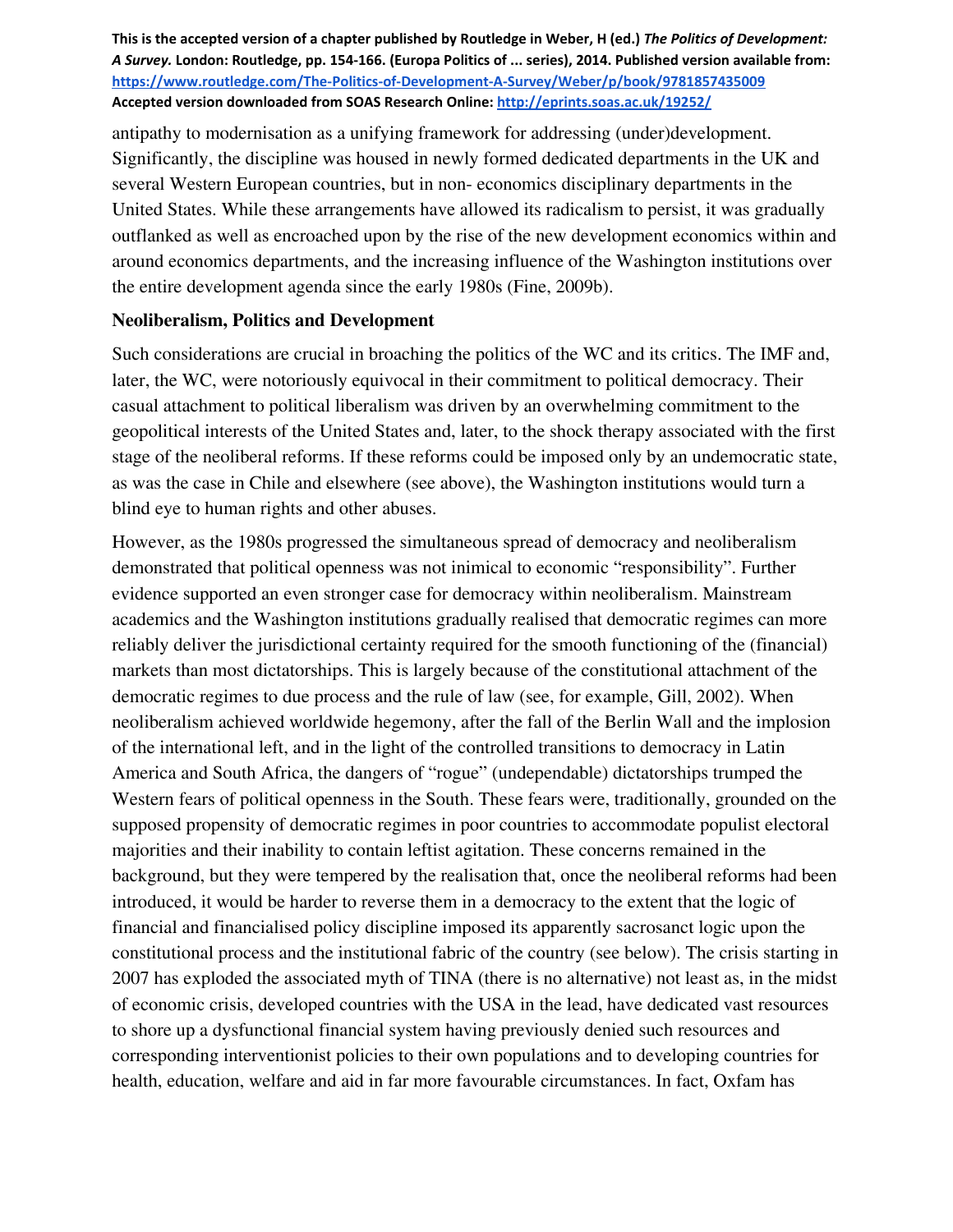estimated that the financial rescue packages would suffice to eliminate world poverty for the next fifty years.2

Retrospectively, it is clear that the WC had stumbled, casually, upon the best of all possible worlds. The neoliberal reforms transferred to the financial markets the responsibility for allocating social resources, while political democracy supported these reforms through the institutionalisation of a legitimate state which was, simultaneously, permanently hamstrung by some combination of insufficient administrative capacity (after the "roll-back" of the state through the neoliberal reforms), fractious multiparty legislatures and bitterly competing sectional interests, which inevitably flourish in a democracy. In these fragmented and structurally weakened states, the balance of power is preserved by an "independent" judiciary that locks in the neoliberal reforms under the guise of the "rule of law", an independent central bank, or conditionalities imposed in return for aid.3

In contrast, the PWC has always been more sensitive to the non-economic domain than its heavily blinkered predecessor, and it proved to be better adapted to the new circumstances. In the 1990s and 2000s, Stiglitz and his associates rationalised the emerging synthesis between

2 Oxfam press release, 1 April 2009,

http://www.oxfam.org.uk/applications/blogs/pressoffice/?p=4078 (accessed 13 July 2009). 3 Typically, the limited achievements of the Lula administration in Brazil, despite the high expectations elicited by his presidential election, were mirrored by similar lame improvements in social policies and economic outcomes in most countries caught in the 'pink tide' across Latin America (Argentina, Chile, Nicaragua, Paraguay and Uruguay). Only in those countries where the Constitution was rewritten (Bolivia, Ecuador and Venezuela) were more significant achievements possible. See, for example, ECLAC (2008).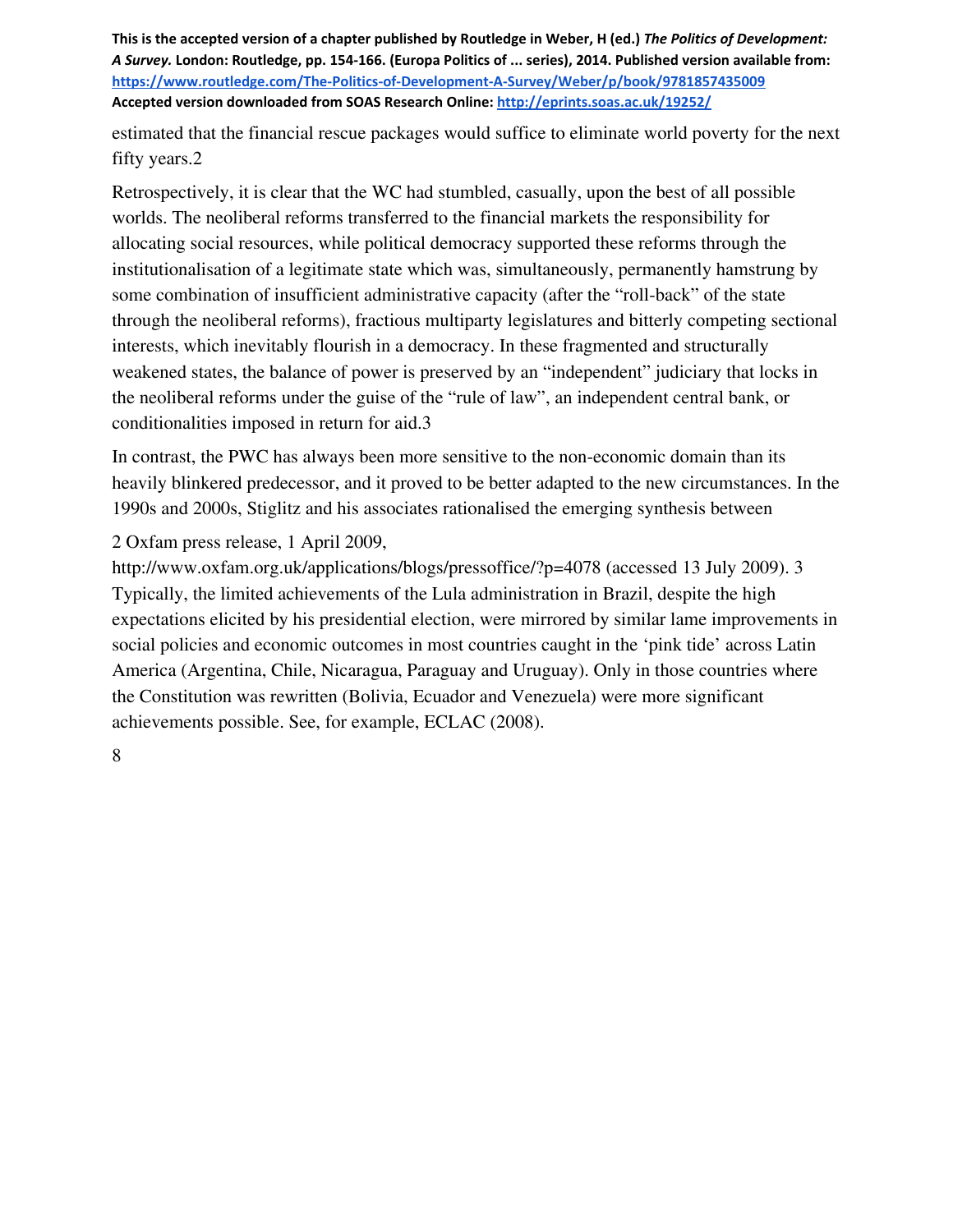political democracy and neoliberal economic policies under the guise of institution-building and the imperative to limit corruption (which is, presumably, better achieved in a democracy), in order to support long-term economic growth. The emerging commitment of the Washington institutions with political democracy was supported by the expanded conditionality promoted by the World Bank, which included not only the narrow menu of policy reforms identified by John Williamson as the Washington Consensus,4 but also a whole raft of, at times, less tangible reforms aiming to consolidate "good governance".5

These mutually reinforcing reasons to promote democracy in the South were enthusiastically supported by the development industry which preyed upon, and thrived in and around, the aid-dependent countries. The Washington institutions could finally establish a constructive dialogue with the aid agencies and NGOs which, in the not-too-distant past, had criticised heavily the human cost of the WC policies (see, for example, Bracking, 2009 and Green, 2008).

## **Conclusion**

The accretion of conditionalities and policy reforms by the PWC reveals its attachment to the same conception of development previously espoused by the Washington Consensus. That is, development as the natural (financial market-led) outcome of a set of more or less narrow, and sometimes shifting but unambiguously "correct" policies imposed from above, and under external guidance. Paradoxically, this has been compatible with a significant increase in the degree of legitimacy of the policies associated with the Washington institutions, as they have been embraced, within limits, by some of its erstwhile critics.

This emerging accommodation suffered a grievous blow with the onset of the 2007 financial crisis. As the crisis unfolds, and the mainstream seeks shelter under heavy state intervention while, simultaneously, seeking to blame poor financial sector regulation for the debacle, the rationale for untrammelled liberalisation has lost its residual credibility. It is unlikely to disappear completely while capitalism remains, but it may become marginalised for a relatively long period of time. In contrast, the PWC, with its boundless capacity to incorporate policy novelties and refinements while remaining faithful to the tenets of the mainstream, is likely to prosper and to become the hegemonic player in the development field, including the Washington institutions, academia, and many aid agencies.

These included fiscal discipline; redirection of public expenditure priorities toward fields offering both high economic returns and the potential to improve income distribution, such as primary health care, primary education, and infrastructure; tax reform (to lower marginal rates and broaden the tax base); interest rate liberalization; competitive exchange rates; trade liberalisation; liberalization of inflows of foreign direct investment; privatisation; deregulation (to abolish barriers to entry and exit), and secure property rights.

The augmented WC includes improvements to corporate governance; anti-corruption; flexible labor markets; WTO agreements; financial codes and standards; "prudent" capital- account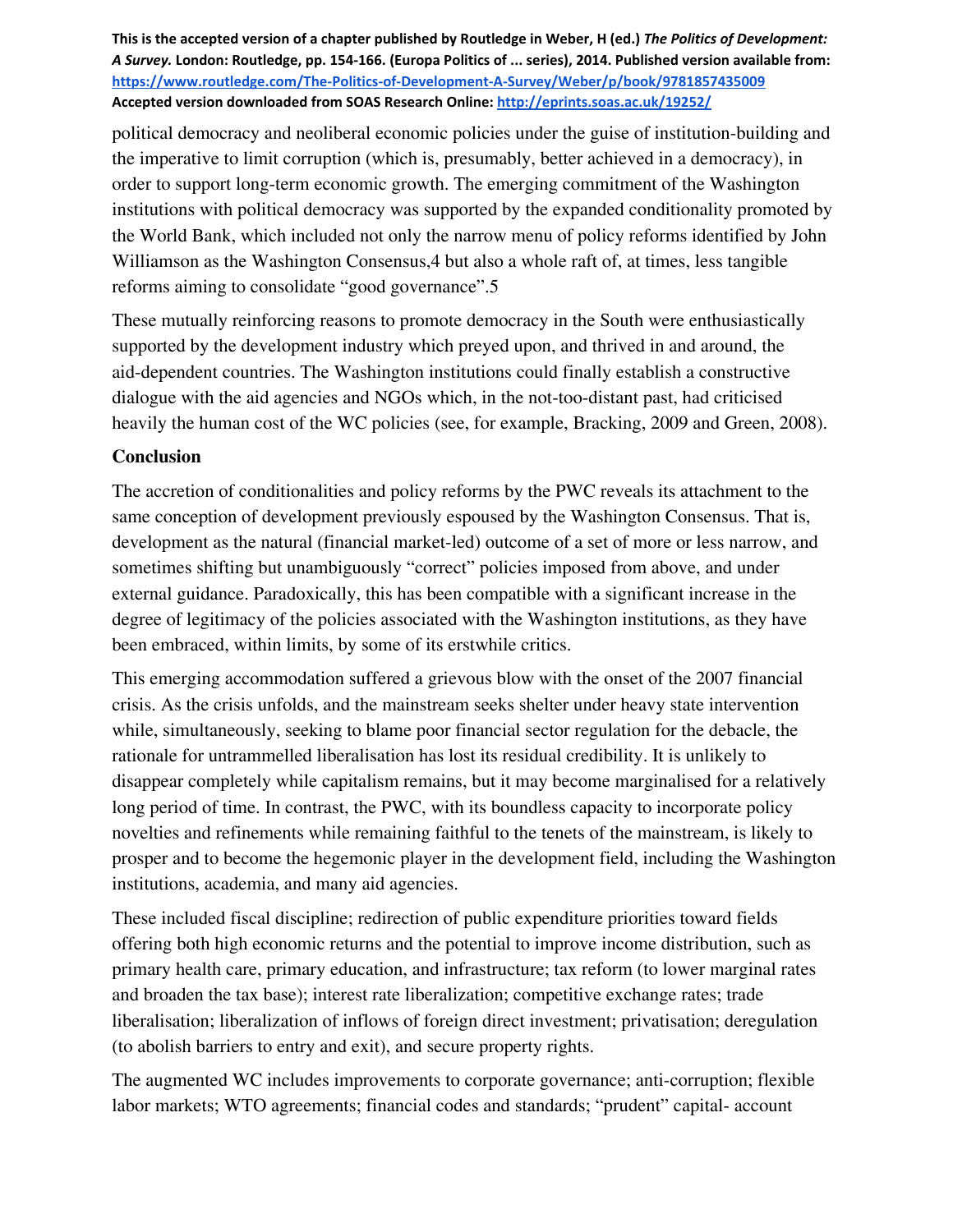opening; non-intermediate exchange rate regimes; independent central banks/inflation targeting; social safety nets, and targeted poverty reduction.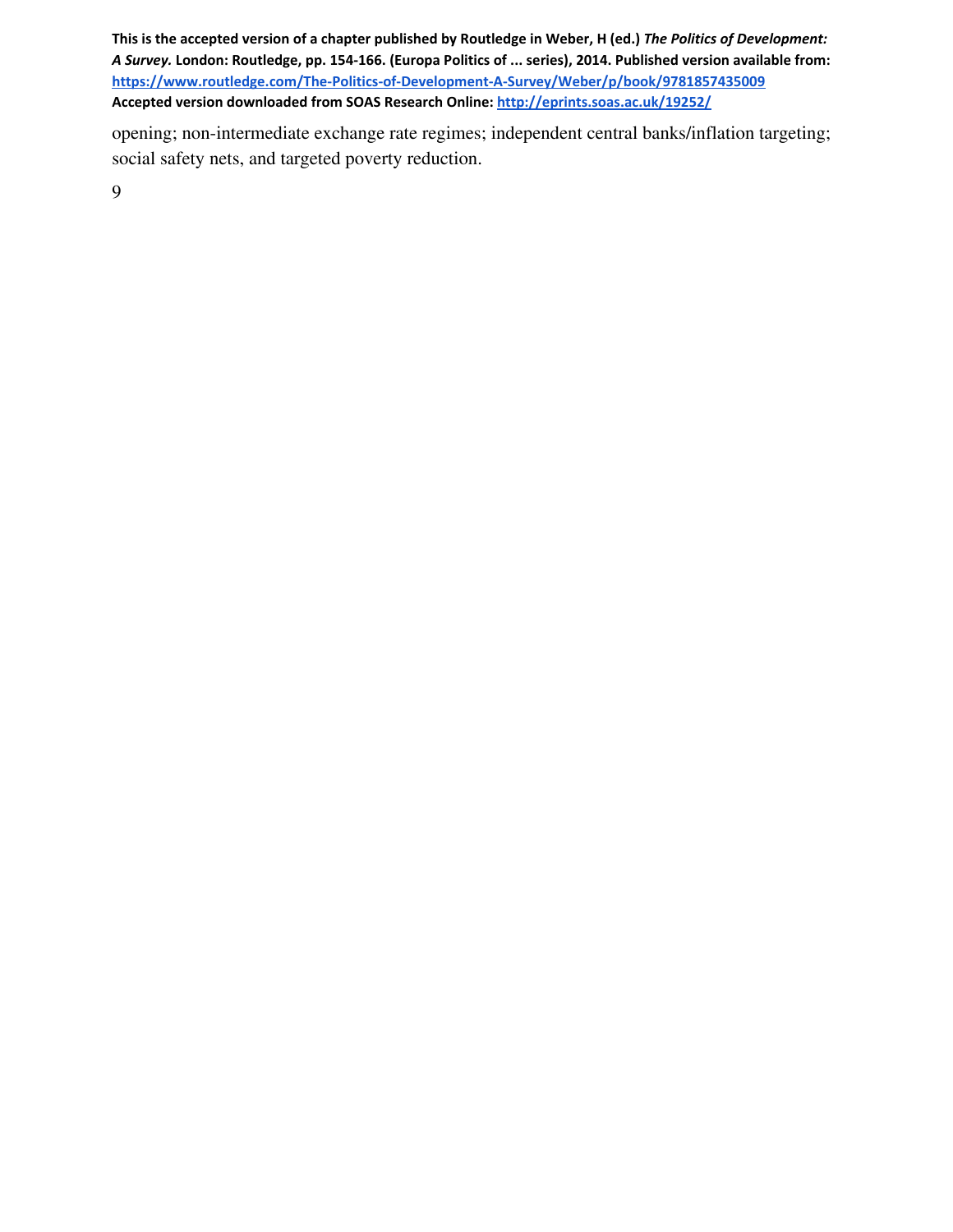Although the PWC can more readily accommodate different institutional arrangements, state intervention and pro-poor policies, which is commendable from the point of view of the critics of the WC, the greater plasticity of the PWC could make it extremely difficult to dislodge, although this is not impossible. The need and prospects for alternative development strategies, and for heterodox understandings of the development process, to supplement and support the social movements challenging neoliberalism and regressive economic policies, remain as urgent as they are uncertain in scope, content and appeal.

# **References**

Barber, W.J. (1995) "Chile con Chicago: A Review Essay", Journal of Economic Literature 33, pp.1941-1949. Bracking, S. (2009) Money and Power: Great Predators in the Political Economy of Development. London: Pluto Press. Bresnahan, R. (2003) "Chile Since 1990: The Contradictions of Neoliberal Democratization", Latin American Perspectives 30 (5), pp.3-15. Cardoso, F.H. and Faletto, E. (1979) Dependency and Development in Latin America. Berkeley: University of California Press. Carrier, J. and D. Miller (eds) (1998) Virtualism: The New Political Economy, Oxford: Berg.

Castree, N. (2006) "Commentary", Environment and Planning A, vol 38, no 1, pp. 1-6. Chang, H-J. (ed.) (2003) Rethinking Development Economics. London: Anthem Press.

Chang H-J. and Ilene Grabel (2004) Reclaiming Development: An Alternative Economic Policy Manual. London: Zed Books.

Denis, A. (2004) "Two Rhetorical Strategies for Laissez-Faire", Journal of Economic Methodology, vol 11, no 3, pp. 341-57.

Denis, A. (2006) "Collective and Individual Rationality: Robert Malthus's Heterodox Theodicy", History of Economic Ideas, vol XIV, no 2, pp. 9-31.

ECLAC (2008) Social Panorama of Latin America. Santiago: ECLAC. Ferguson, J. (2007) "Formalities of Poverty: Thinking about Social Assistance in Neoliberal South Africa", African Studies Review, vol 50, no 2, pp. 71-86. Fine, B. (2006) "The Developmental State and the Political Economy of Development", in Jomo and Fine (eds) (2006). Fine, B. (2008) "Neo-liberalism as Financialisation", in Saad-Filho and Yalman (eds) (2009).

Fine, B. (2009) "Social Policy and the Crisis of Neo-Liberalism", Prepared for Conference on "The Crisis of Neo-Liberalism in India: Challenges and Alternatives", Tata Institute of Social Sciences (TISS) Mumbai and International Development Economics Associates (IDEAs), 13- 15 March 2009. Fine, B. (2009b) "Development as Zombieconomics in the Age of Neo-Liberalism", Third World Quarterly, vol 30, no 5, pp. 885–904.

Fine, B. and D. Milonakis (2009) From Economics Imperialism to Freakonomics: The Shifting Boundaries Between Economics and Other Social Sciences, London: Routledge.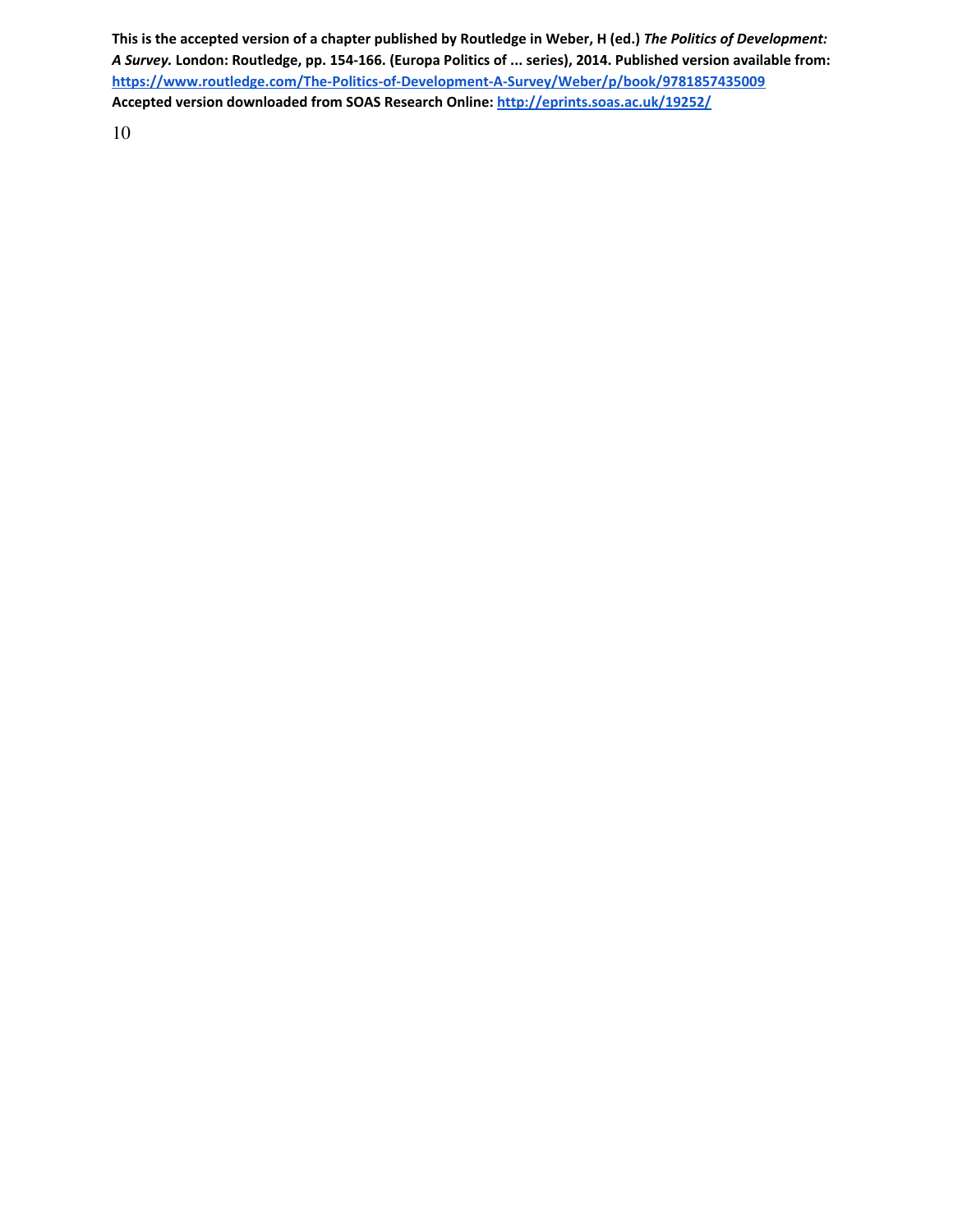Gill, S. (2002) "Constitutionalizing Inequality and the Clash of Globalizations", International Studies Review, 4 (2), pp.47-66.

Gowan P. (1999) The Global Gamble: America's Faustian Bid for World Dominance. Verso: London.

Green, D. (2008) From Poverty to Power. London: Oxfam. Jomo, K. and B. Fine (eds) (2006) The New Development Economics: After the Washington Consensus, Delhi: Tulika, and London: Zed Press. Kay, C. (1989) Latin American Theories of Development and Underdevelopment. London: Routledge. Marangos, J. (2007) "Was Shock Therapy Consistent with the Washington Consensus?", Comparative Economic Studies, vol 49, no 1, pp. 32-58. Marangos, J. (2008) "The Evolution of the Anti-Washington Consensus Debate: From 'Post-Washington Consensus' to 'After the Washington Consensus'", Competition and Change, vol 12, no 3, pp. 227-44.

Milonakis, D. and B. Fine (2009) From Political Economy to Economics: Method, the Social and the Historical in the Evolution of Economic Theory, London: Routledge.

Mirowski, P. (2007) "Naturalizing the Market on the Road to Revisionism: Bruce Caldwell's Hayek's Challenge and the Challenge of Hayek Interpretation", Journal of Institutional Economics, vol 3, no 3, pp. 351-72. Palma, G. (1981) 'Dependency and Development: A Critical Overview', in D. Seers (ed.) Dependency Theory: A Critical Reassessment. London: Francis Pinter. Panitch, L. and Konings, M. (2008) (eds.) American Empire and the Political Economy of Global Finance. London: Palgrave. Rodrik, D. (2007) One Economics, Many Recipes, Princeton: Princeton University Press.

Rostow, W. (1960) The Stages of Economic Growth: A Non-Communist Manifesto, Cambridge: Cambridge University Press, third revised edition, 1990.

Saad-Filho, A. (2005) "The Rise and Decline of Latin American Structuralism and Dependency Theory", in Jomo K.S. and E.S. Reinert (eds.) The Origins of Development Economics: How Schools of Economic Thought Have Addressed Development. London: Zed Books and New Delhi: Tulika Books.

Saad-Filho, A. (2007) "Monetary Policy in the Neoliberal Transition: A Political Economy Review of Keynesianism, Monetarism and Inflation Targeting", in R. Albritton, B. Jessop and R. Westra (eds.), Political Economy and Global Capitalism: The 21st Century, Present and Future, London, Anthem Press.

Saad-Filho, A. and Johnston, D. (2005) Neoliberalism: A Critical Reader. London: Pluto Press. Saad-Filho, A. and Yalman, G. (eds) (2009) Transitions to Neoliberalism in Middle-Income Countries: Policy Dilemmas, Economic Crises, Mass Resistance, London: Routledge, forthcoming.

Van Waeyenberge, E. (2007) Exploring the Emergence of a New Aid Regime: Selectivity,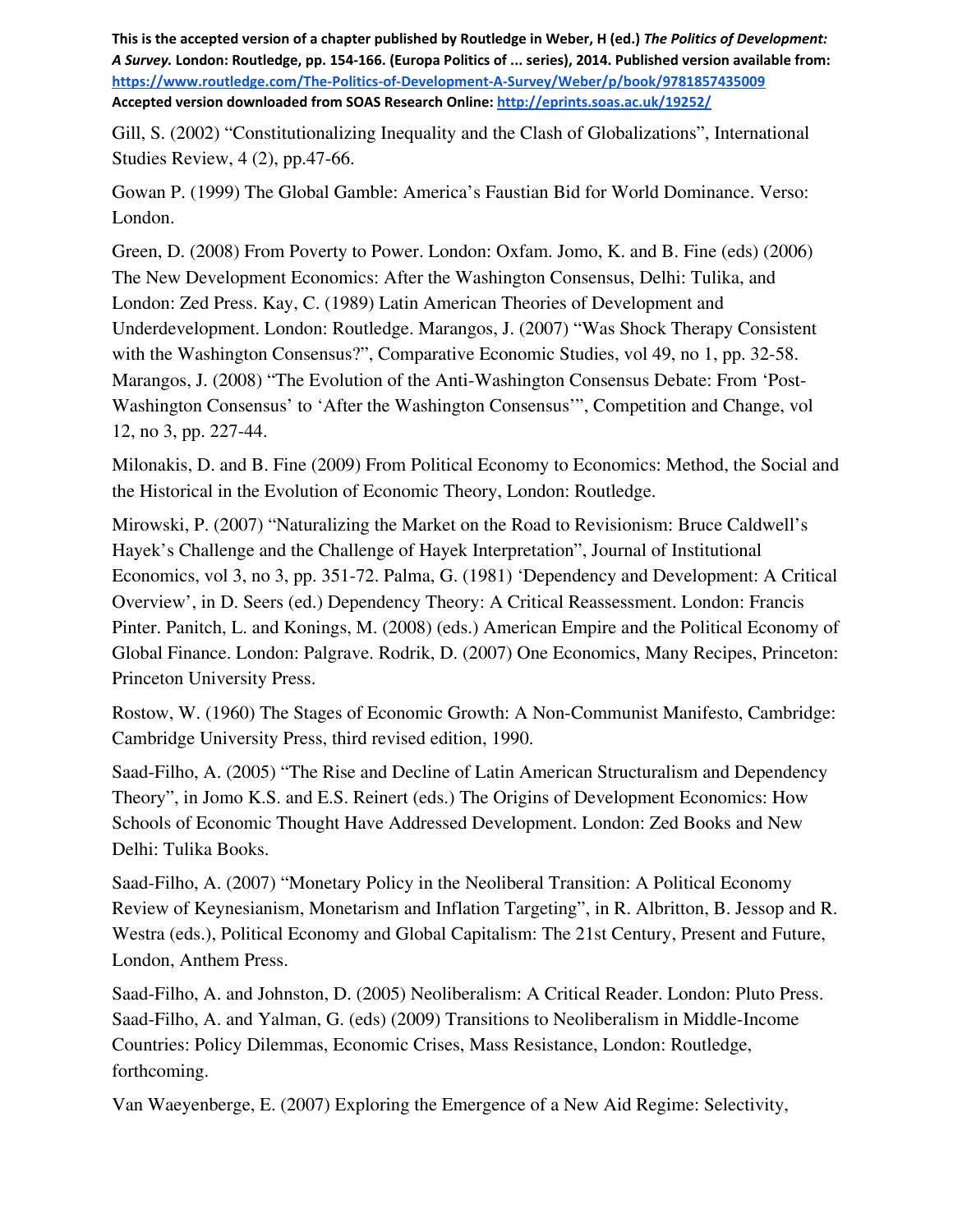Knowledge and the World Bank, PhD thesis, University of London.